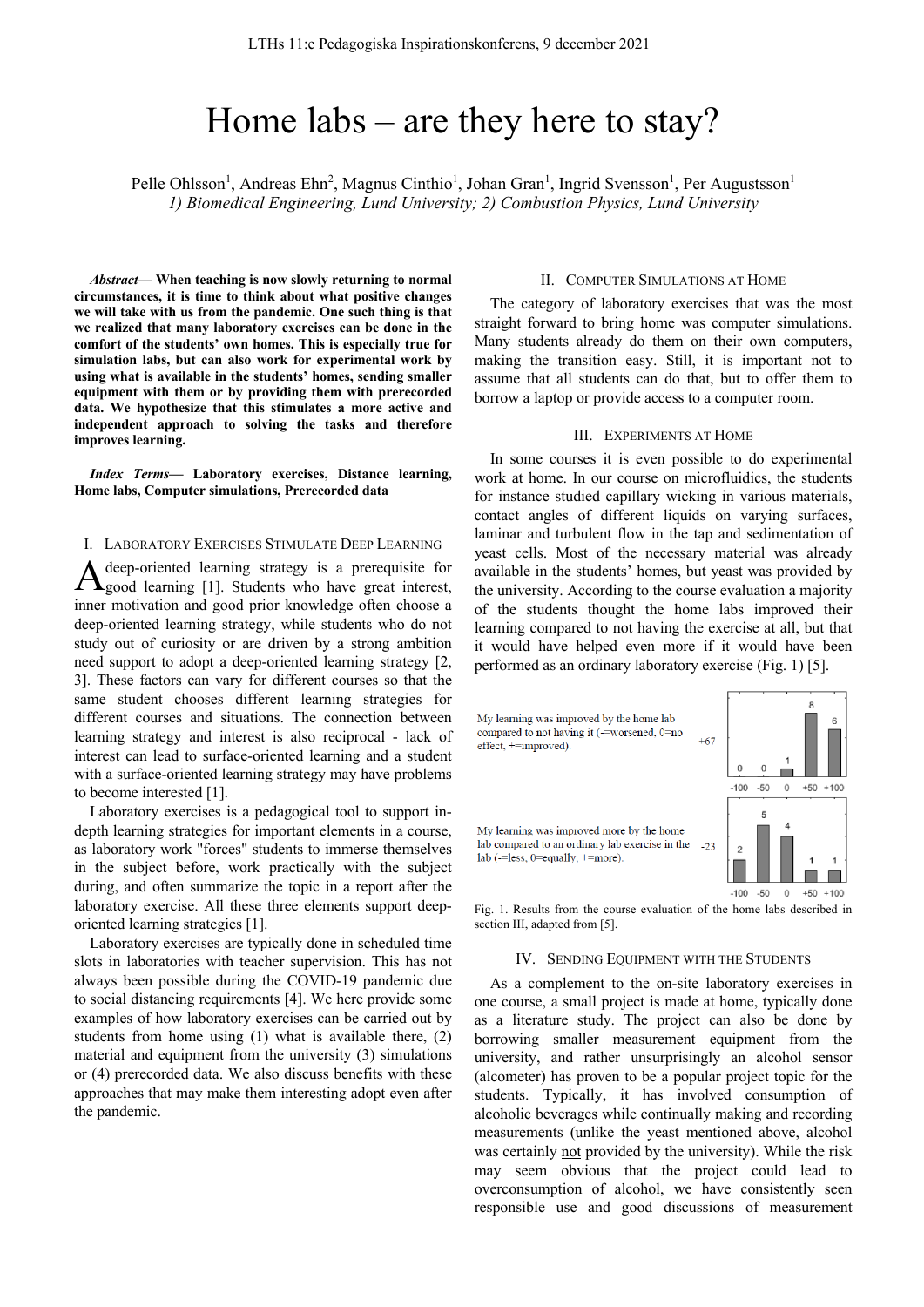accuracies. We have also seen requests for other measurement equipment, such as a radar- or laser equipment for speed measurements. In our experience, providing measurement equipment, such as the aforementioned alcometer, has given good outcomes and led to deeporiented learning, leading us to consider purchasing a variety of sensors for use in future student projects.

## V. PRERECORDED DATA

In this approach, the practical steps in the laboratory exercise are performed in advance by a supervisor. After the student has become familiar with the implementation of the experiment, the task is to analyze and present the data. In this arrangement, the students are never on site at the university's premises, but everything is done digitally at a distance.

These type of lab exercises were arranged in mandatory courses for first-year students as well as in elective courses for later year students. For the later year students, the supervisor initially discussed the laboratory work with the students in the respective lab groups via web conference. Then they went through the experimental setup and came up with suitable data series to collect and the data collection was shown via video. Then the students remotely logged in to the university computers where the analysis program was installed and then analyzed, plotted, and compiled the results. Ongoing and concluding discussion with supervisors was performed via video conference.

The setup for the first-year students had to be more structured, partly because they were less experienced but also since more than 100 students were registered for the course and the work thus had to be more streamlined. These laboratory exercises were kept in on-going zoom meetings that followed a regular schedule. Two types of instructions were provided for the students, one document with laboratory guidelines and one with more practical information on how the prerecorded data was generated. Such an arrangement allows the students to follow a story where they can contact the lab supervisor for questions and detailed discussions. This structure allowed the lab supervisors to ensure that all students were able to participate and move forward, similar to what can be achieved in laboratory exercise on campus. It should be mentioned, however, that development of such a wellstructured online version of a laboratory exercise requires skilled lab supervisors, in terms of pedagogic, technical and administrative competence to ensure that all students can (1) do their lab on time, (2) finish it in time and (3) still learn how laboratory data sampling and analysis is done.

According to the course evaluation the later year students did not appreciate the adaptation of "Laboratory practice with pre-collected data" as much as, "Laboratory practice on campus with measures" (to prevent COVID-19 transmission), "Laboratory practice with one-way flow" (of students, also to limit transmission) and "Laboratory practice where parts are performed digitally". This was probably partly because some of the students had problems to remotely log in into the university computer. Many later year students also commented that they preferred that a laboratory exercise is hands-on and that it was more difficult to swap duties and discuss with the supervisor via web

conference during the online laboratory exercise than it would have been on site. Some students that took part in these elective courses still stressed that it was better with adapted laboratory exercises than no laboratory exercises at all.

The majority of the first-year students, however, liked the on-line arrangement according to the course evaluations and from feedback at the course evaluation meetings. This difference in attitude towards laboratory exercises with prerecorded data may be due to that the first-year students did not chose this course for the laboratory work, whereas the later year students had made a choice to take courses with where experimental work and analysis were an important part. Furthermore, the first year for an engineering student is rather streamlined and the students seem to appreciate teaching that can fit into their rather busy schedule.

Another benefit of laboratory exercises with prerecorded data may be that they may make it possible for the students to perform laboratory exercises that are otherwise not possible, e.g. if the equipment is not available locally [6] or too dangerous, complicated, expensive or heavily booked to allow use in courses.

# VI. TEACHER SUPPORT AND EXAMINATION

For all these types of laboratory exercises made from home questions and examination can be handled over video conference, still having the exercises during specific time slots or by scheduling question hours. Examination can also be done through written reports or video clips recorded by the students.

Having teacher support less available stimulated the students to try to solve the tasks more independently and ask first when it was really needed. This type of supervision also typically reduces the time spent by the teacher, freeing resources to support the students in other ways. There was, however, also an increased tendency for the students to get stuck on technical details and to procrastinate the tasks until the last minute. An important aspect when designing online exercises may therefore be to remove hurdles for starting, since having less fixed time slots otherwise seemed to increase the risk of procrastination.

## VII. OTHER LESSONS LEARNED

One way to make quick changes possible when necessary, in this case exemplified by the fast adaptation when the pandemic hit, was to delegate responsibility to a teacher or group of teachers responsible for a specific laboratory exercise. This turned out to stimulate commitment and creativity, generated many good solutions and may be a good way to keep the laboratory exercises developing also after the pandemic.

Laboratory exercises at a distance turned out to have several benefits, such as increased flexibility for the students, less teacher and facility resources needed, making it easier to involve guest lecturers and to allow students taking the course from elsewhere.

One general lesson from the pandemic regarding laboratory exercises, especially when held on site, was that it is highly important that the students are reassured and